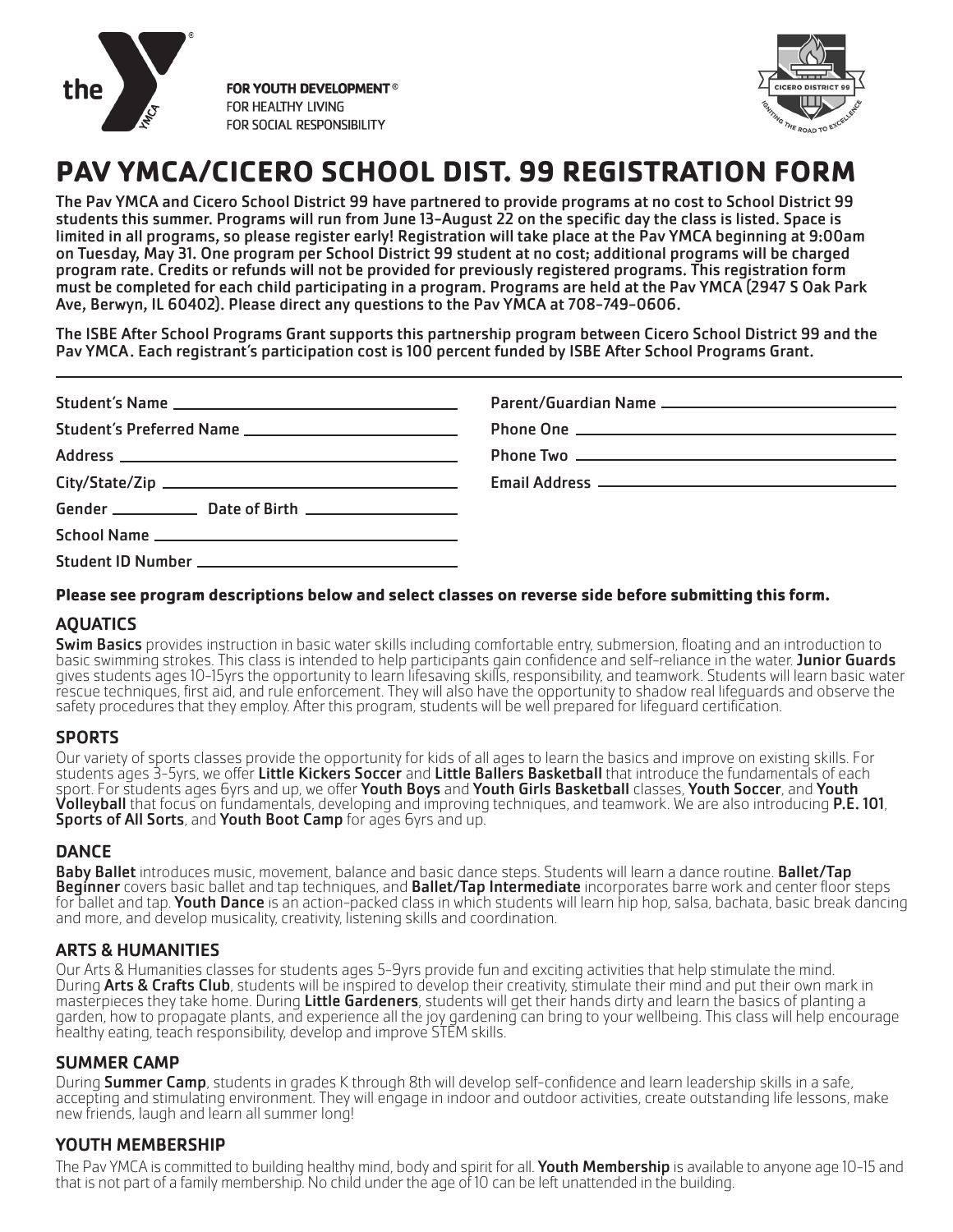**Please select classes below. Please note, some classes may not be available at time of registration due to popular demand. Please complete and sign this form and bring to the Pav YMCA to complete registration beginning at 9:00am on Tuesday, May 31. The Pav YMCA is located at 2947 S Oak Park Ave, Berwyn, IL, 60402. Please direct any questions to the Pav YMCA at 708-749-0606.**

## **AOUATICS**

Please check the box next to one of the classes below.

| Class         | Ages        | Day | <b>Time</b>     |
|---------------|-------------|-----|-----------------|
| Swim Basics   | 3yrs-12yrs  | Mo  | 4:00pm-4:30pm   |
| Swim Basics   | 3yrs-12yrs  | Мo  | 4:45pm-5:15pm   |
| Swim Basics   | 3yrs-12yrs  | Tu  | 6:30pm-7:00pm   |
| Swim Basics   | 3yrs-12yrs  | W   | 4:00pm-4:30pm   |
| Swim Basics   | 3yrs-12yrs  | W   | 4:45pm-5:15pm   |
| Swim Basics   | 3yrs-12yrs  | Th  | 6:30pm-7:00pm   |
| Swim Basics   | 3yrs-12yrs  | Sa  | 11:30am-12:00pm |
| Swim Basics   | 3yrs-12yrs  | Sa  | 12:15pm-12:45pm |
| Swim Basics   | 3yrs-12yrs  | Su  | 1:45pm-2:15pm   |
| Swim Basics   | 3yrs-12yrs  | Su  | 2:30pm-3:00pm   |
| Junior Guards | 10yrs-15yrs | Fr  | 4:30pm-5:15pm   |

### **SPORTS**

#### Please check the box next to one of the classes below.

| Class                     | <b>Ages</b> | Day | <b>Time</b>          |
|---------------------------|-------------|-----|----------------------|
| Little Ballers Basketball | 3yrs-5yrs   | Fr  | 4:00pm-4:30pm        |
| Little Ballers Basketball | 3yrs-5yrs   | Sa  | 11:30am-12:00pm      |
| Youth Boys Basketball     | 6yrs-9yrs   | Fr  | 4:30pm-5:15pm        |
| Youth Boys Basketball     | 6yrs-9yrs   | Sa  | 12:00pm-12:45pm      |
| Youth Boys Basketball     | 10yrs-13yrs | Fr  | 4:30pm-5:15pm        |
| Youth Boys Basketball     | 10yrs-13yrs | Sa  | 12:00pm-12:45pm      |
| Youth Girls Basketball    | 6yrs-9yrs   | Fr  | 5:30pm-6:15pm        |
| Youth Girls Basketball    | 6yrs-9yrs   | Sa  | $1:00$ pm- $1:45$ pm |
| Youth Girls Basketball    | 10yrs-13yrs | Fr  | 5:30pm-6:15pm        |
| Youth Girls Basketball    | 10yrs-13yrs | Sa  | 1:00pm-1:45pm        |
| Little Kickers Soccer     | 3yrs-5yrs   | W   | 4:00pm-4:30pm        |
| Youth Soccer              | 6yrs-9yrs   | W   | 4:30pm-5:15pm        |
| <b>Youth Soccer</b>       | 10yrs-13yrs | W   | 5:15pm-6:00pm        |
| Youth Volleyball          | 6yrs-9yrs   | Th  | 5:30pm-6:15pm        |
| Youth Volleyball          | 10yrs-13yrs | Th  | 5:30pm-6:15pm        |
| P.E. 101                  | 6yrs-14yrs  | W   | 3:00pm-3:45pm        |
| Sports of All Sorts       | 6yrs-14yrs  | Tu  | 4:00pm-4:45pm        |
| Youth Boot Camp           | 6yrs-14yrs  | Th  | 4:00pm-4:45pm        |

### **DANCE**

#### Please check the box next to one of the classes below.

| Class                      | Ages      | Day | Time            |
|----------------------------|-----------|-----|-----------------|
| <b>Baby Ballet</b>         | 3yrs-4yrs | Fr  | 4:15pm-4:45pm   |
| Ballet/Tap<br>Beginner     | 4yrs-6yrs | Fr  | 5:00pm-5:50pm   |
| Ballet/Tap<br>Intermediate | 7+yrs     | Fr  | 6:00pm-7:00pm   |
| Youth Dance                | 6+yrs     | Mo  | 11:00am-11:45am |

### ARTS & HUMANITIES

### Please check the box next to one of the classes below.

| Class              | Ages      | Dav | Time          |
|--------------------|-----------|-----|---------------|
| Arts & Crafts Club | 5yrs-9yrs |     | 4:15pm-4:45pm |
| Little Gardeners   | 4yrs-6yrs | Fr  | 5:00pm-5:50pm |

## SUMMER CAMP

### Please check the box next to one of the classes below.

| Class                                | Ages             | <b>Dates</b>           | <b>Time</b>   |
|--------------------------------------|------------------|------------------------|---------------|
| Week 5:<br>Hawaiian Luau             | $K-Rth$<br>Grade | $7/5 - 7/8$<br>$M-F$   | 7:00am-6:00pm |
| Week 6:<br>Superhero Week            | $K-8th$<br>Grade | $7/11 - 7/15$<br>$M-F$ | 7:00am-6:00pm |
| Week 7:<br>Fitness is Life #FIL      | $K-Rth$<br>Grade | $7/18 - 7/22$<br>$M-F$ | 7:00am-6:00pm |
| Week 8:<br>Pirates' Treasure         | $K-Rth$<br>Grade | $7/25 - 7/29$<br>$M-F$ | 7:00am-6:00pm |
| Week 9:<br><b>Talent Show</b>        | $K-Rth$<br>Grade | $8/2 - 8/6$<br>$M-F$   | 7:00am-6:00pm |
| Week $101$<br><b>Making Memories</b> | $K-Rth$<br>Grade | $8/9 - 8/13$<br>$M-F$  | 7:00am-6:00pm |

### YOUTH MEMBERSHIP

|  | Youth Membership | 10yrs-15yrs | June-August |
|--|------------------|-------------|-------------|
|--|------------------|-------------|-------------|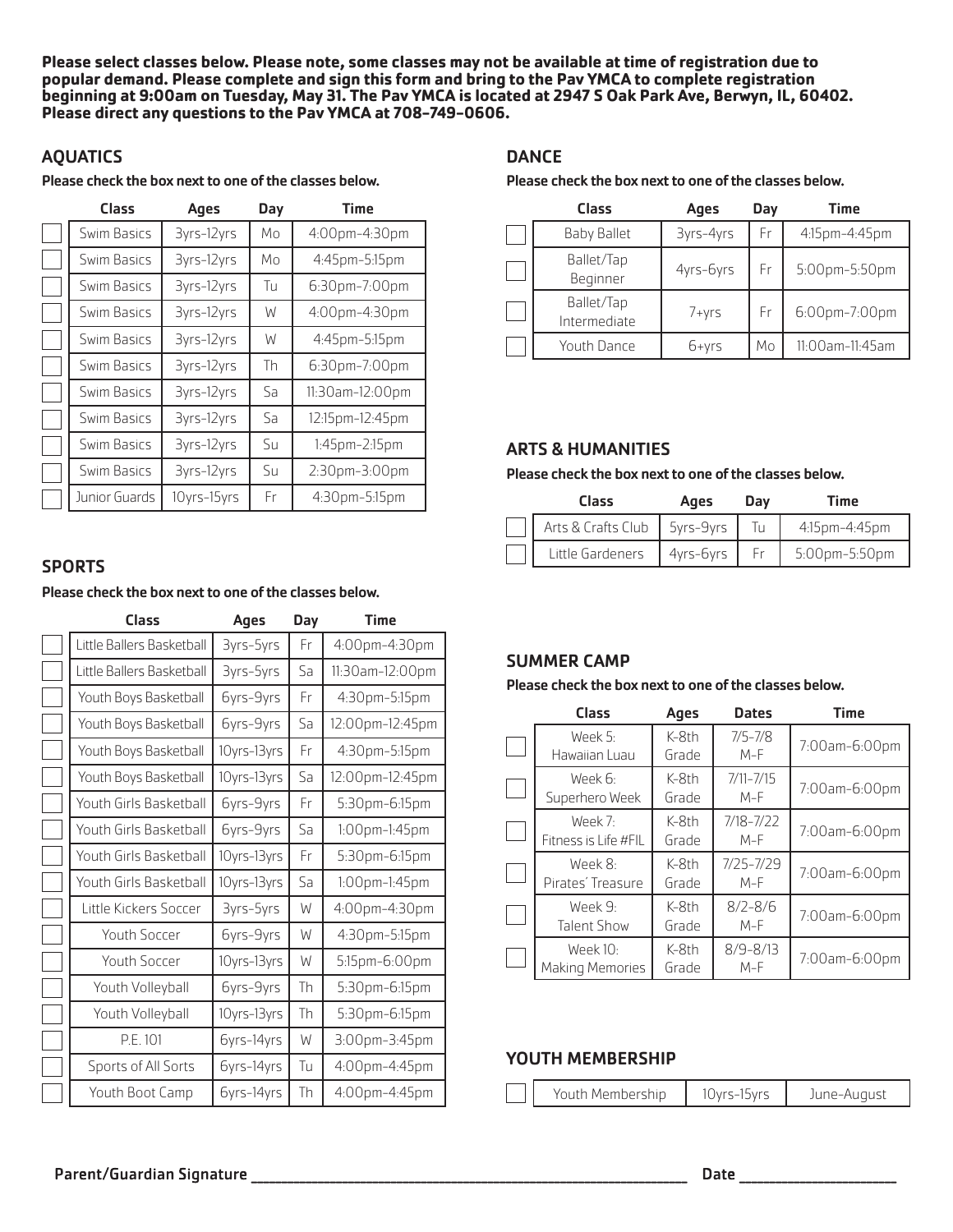

POR LA FORMACIÓN DE NIÑOS Y JÓVENES<sup>®</sup> POR UNA VIDA SALUDABLE POR LA RESPONSABILIDAD SOCIAL



# **PAV YMCA/DIST. ESCOLAR CICERO 99 FORMULARIO DE REGISTRO**

Pav YMCA y el Distrito Escolar 99 de Cicero se han asociado para brindar programas sin costo a los estudiantes del Distrito Escolar 99 este verano. Los programas se llevarán a cabo del 13 de junio al 22 de agosto en el día específico en que se incluye la clase. El espacio es limitado en todos los programas, ¡así que regístrese temprano! La inscripción se llevará a cabo en Pav YMCA a partir de las 9:00 a.m. del martes 31 de mayo. Un programa por estudiante del Distrito Escolar 99 sin costo; a los programas adicionales se les cobrará el precio regular del programa. No se otorgarán créditos ni reembolsos por programas previamente registrados. Este formulario de registro debe completarse para cada niño que participe en un programa. Los programas se llevan a cabo en Pav YMCA (2947 S Oak Park Ave, Berwyn IL 60402). Dirija cualquier pregunta al Pav YMCA a 708-749-0606.

La subvención de programas después de la escuela ISBE apoya este programa de asociación entre el Distrito Escolar 99 de Cicero y Pav YMCA. El costo de participación de cada solicitante de registro está financiado en un 100 por ciento por la subvención de programas extracurriculares de ISBE.

| Nombre del estudiante                                                                                                                                                                                                                  | Nombre del padres/quardianes            |
|----------------------------------------------------------------------------------------------------------------------------------------------------------------------------------------------------------------------------------------|-----------------------------------------|
| <u> 1989 - Johann Harry Harry Harry Harry Harry Harry Harry Harry Harry Harry Harry Harry Harry Harry Harry Harry H</u>                                                                                                                |                                         |
| Dirección <sub>-</sub> 2008 - 2008 - 2010 - 2010 - 2010 - 2010 - 2010 - 2010 - 2010 - 2010 - 2010 - 2010 - 2010 - 2010 - 2010 - 2010 - 2010 - 2010 - 2010 - 2010 - 2010 - 2010 - 2010 - 2010 - 2010 - 2010 - 2010 - 2010 - 2010 - 2010 |                                         |
|                                                                                                                                                                                                                                        |                                         |
|                                                                                                                                                                                                                                        | Fecha de nacimiento ___________________ |
|                                                                                                                                                                                                                                        |                                         |
| Número de identificación del estudiante ________________                                                                                                                                                                               |                                         |

# ACUÁTICO

Clases de natación básicos brinda instrucción en habilidades básicas en el agua, incluida la entrada cómoda, la inmersión, la flotación y una introducción a las brazadas básicas de natación. Esta clase está destinada a ayudar a los participantes a ganar confianza y confianza en sí mismos en el agua. Salvavidas júnior brinda a los estudiantes de 10 a 15 años la oportunidad de aprender habilidades para salvar vidas, responsabilidad y trabajo en equipo. Los estudiantes aprenderán técnicas básicas de rescate acuático, primeros auxilios y aplicación de las reglas. También tendrán la oportunidad de seguir a los salvavidas reales y observar los procedimientos de seguridad que emplean. Después de este programa, los estudiantes estarán bien preparados para la certificación de salvavidas.

## **DEPORTES**

Nuestra variedad de clases de deportes brinda la oportunidad para que los niños de todas las edades aprendan los conceptos básicos y mejoren las habilidades existentes. Para estudiantes de 3 a 5 años, ofrecemos **clases de baloncesto** y **fútbol para pequeños** que presentan los fundamentos de cada deporte. Para estudiantes de 6 años en adelante, ofrecemos clases de baloncesto para niños y niñas jóvenes, fútbol y voleibol para jóvenes que se enfocan en los fundamentos, el desarrollo y la mejora de las técnicas y el trabajo en equipo. También estamos introduciendo P.E. 101, deportes de todo tipo y campamento de entrenamiento para jóvenes a partir de los 6 años.

## DANZA

Baby Ballet presenta música, movimiento, equilibrio y pasos básicos de baile. Los estudiantes aprenderán una rutina de baile. Ballet/Tap principiante cubre técnicas básicas de ballet y tap, y Ballet/Tap intermedio incorpora trabajo de barra y pasos de piso central para ballet y tap. Baile juvenil es una clase llena de acción en la que los estudiantes aprenderán hip hop, salsa, bachata, break dance básico y más, y desarrollarán la musicalidad, la creatividad, las habilidades auditivas y la coordinación.

### ARTES Y HUMANIDADES

Nuestras clases de Artes y Humanidades para estudiantes de 5 a 9 años ofrecen actividades divertidas y emocionantes que ayudan a estimular la mente. Durante el *club de artes y manualidades*, los estudiantes se inspirarán para desarrollar su creatividad, estimular su mente y poner su propia marca en las obras maestras que se llevan a casa. Durante los **pequeños jardineros**, los estudiantes se ensuciarán las manos y aprenderán los conceptos básicos de plantar un jardín, cómo propagar plantas y experimentarán toda la alegría que la jardinería puede traer a su bienestar. Esta clase ayudará a fomentar una alimentación saludable, enseñar responsabilidad, desarrollar y mejorar las habilidades STEM.

## CAMPAMENTO DE VERANO

Durante el **campamento de verano**, los estudiantes de grados K a 8 desarrollarán confianza en sí mismos y aprenderán habilidades de liderazgo en un ambiente seguro, de aceptación y estimulante. ¡Se involucrarán en actividades interiores y exteriores, crearán lecciones de vida excepcionales, harán nuevos amigos, se ríen y aprenderán todo el verano!

## MEMBRESÍA JUVENIL

Pav YMCA está comprometido a construir mente, cuerpo y espíritu saludables para todos. La membresía juvenil está disponible para cualquier persona de 10-15 años y eso no es parte de una membresía familiar. No se puede dejar desatendido a niños menores de 10 años en el edificio.